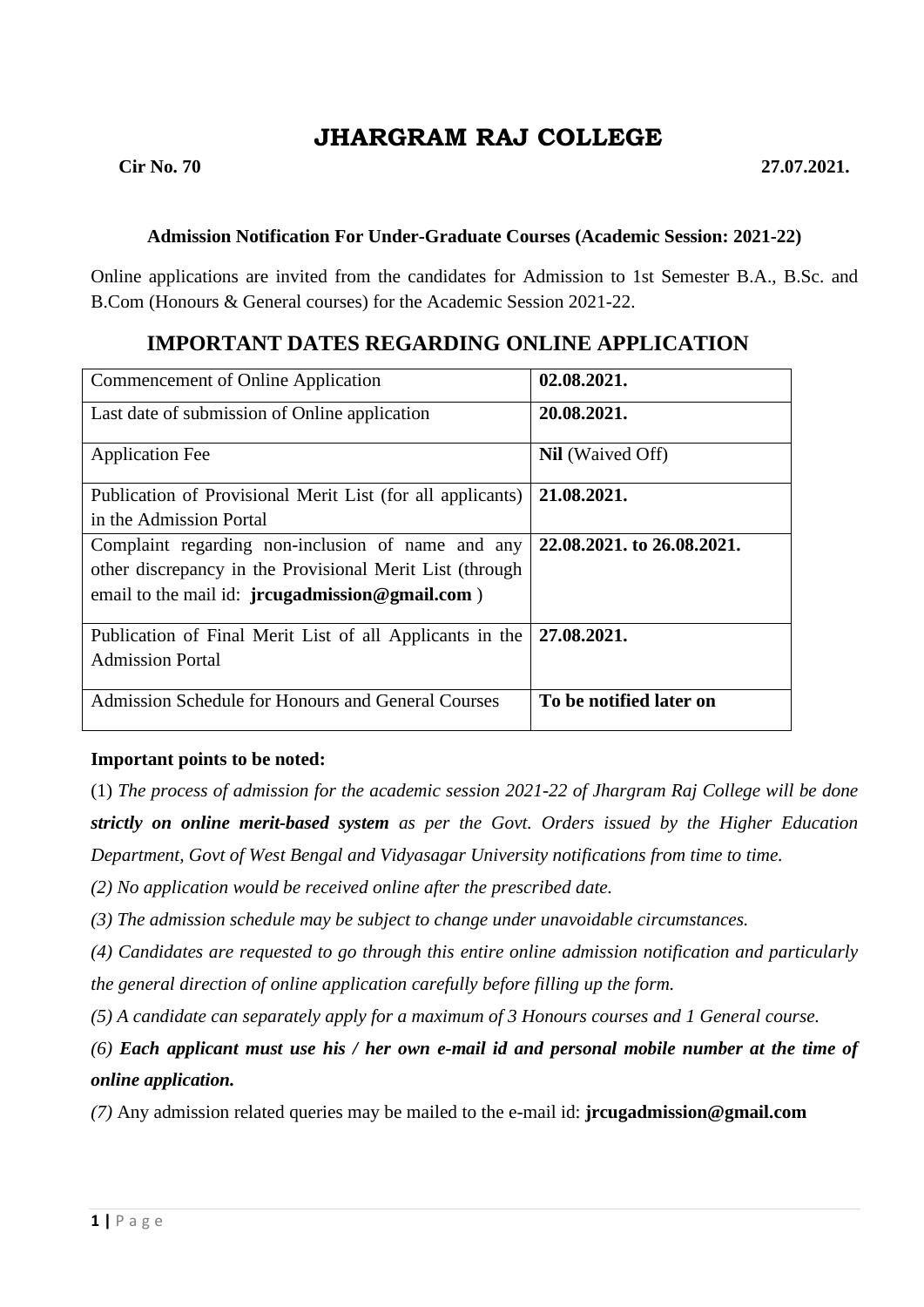### *Procedure of Online Application:*

1. Applicants must use their **own e-mail id and personal mobile number** at the time of online application**. In case the applicants do not have an e-mail id, they are requested to create an email id before filling up the application form.**

2. Applicants are advised to note down their Application Enrolment Number (AEN) generated at the time of online application.

3. A candidate can separately apply for each Honours course(s) and/or General course(s) offered by the college. However, every such application will bear a separate AEN.

4. After the last date of submission of online application, a provisional merit list of the applicants ranked on merit basis will be published.

5. A time span of five days will be given for lodging any complaint through e-mail to the e-mail ID: **jrcugadmission@gmail.com** regarding non-inclusion of name in the provisional list or any other discrepancies to the institution.

6. **If any applicant enlisted in any merit list does not take admission and make the e-payment within the scheduled time span, no further chance of admission can be given to him/her.**

7. **It is to be noted carefully that the applicants for admission are not allowed to come to the college for any enquiry or for any other purpose from the beginning to the end of the admission process.**

8. **Admission to all courses will be done strictly on merit basis as per the Govt. Order.**

9. **All admissions done on online system are provisional.**

10. **Admission will be cancelled out- rightly if the information stated in the applications are found not in conformity with the documents submitted at the time of verification or any fake document is produced.**

11. All applicants getting the scope of admission must submit a print-out of the anti-ragging affidavit (link of which will be given in the portal) to the college authority on the date of commencement of class.

12. If any student admitted under the online system does not report for verification on the date of commencement of class or continuously remain absent for seven days without any intimation to the college authority his/ her admission will be cancelled.

13. It is expected that the student will not book the seats in more than one college at the same time.

14. In case, the candidate has already been admitted in any other college, the candidate must submit the hard copy of the cancellation statement/Transfer certificate to the college authority on the date of verification of documents.

15. Any admission related queries may be mailed to the e-mail id: **[jrcugadmission@gmail.com](mailto:jrcugadmission@gmail.com)** .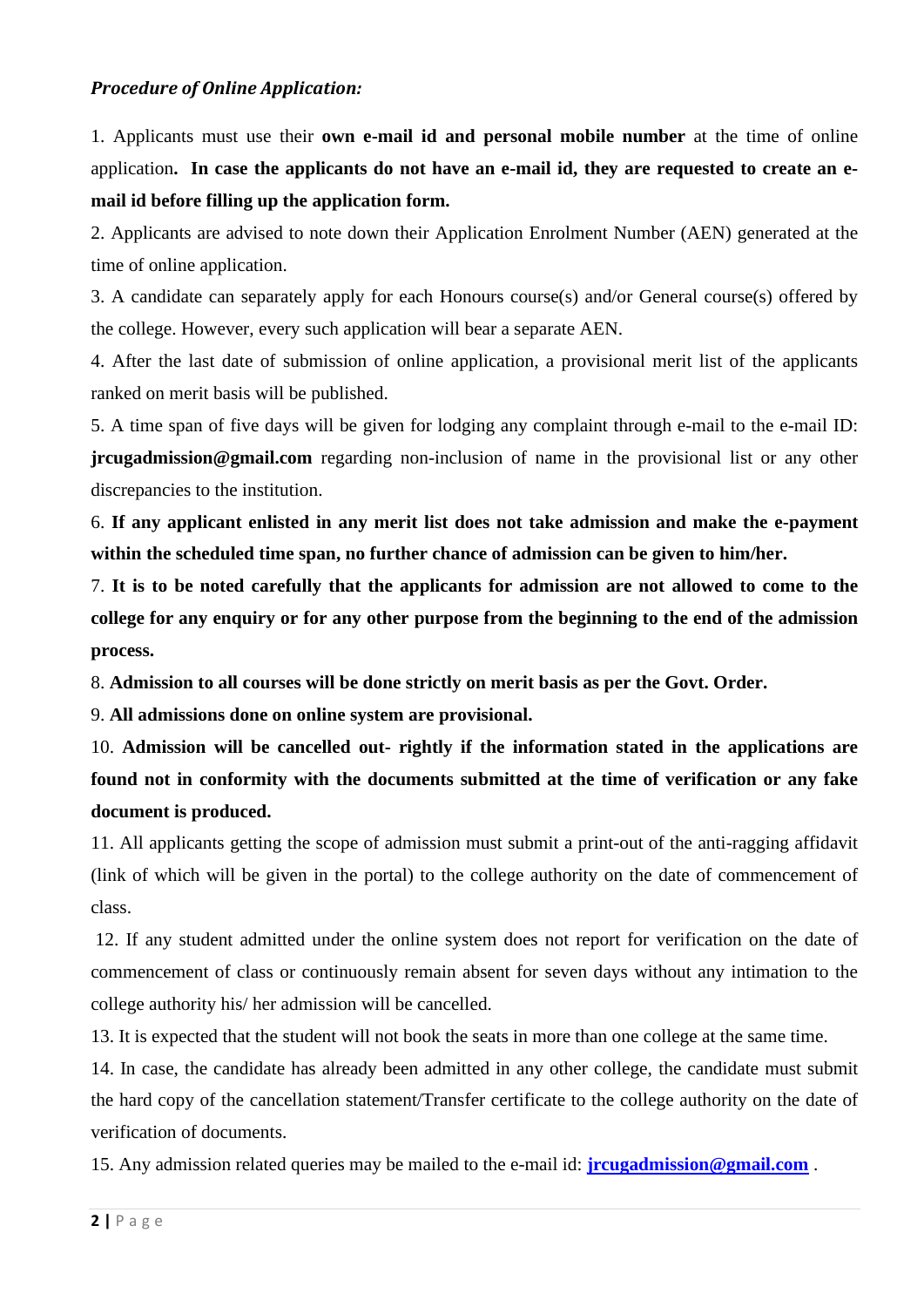### **GENERAL DIRECTION TO THE APPLICANTS FOR ONLINE ADMISSION**

- 1. Applicants are advised to fill up the Online Application Form with utmost care and caution.
- 2. Applicants are advised to make choice of the subjects wisely during application procedure.
- 3. Applicants must upload all the required documents in prescribed format before clicking on the Submit button.
- 4. **Any wrong information furnished in the application form may lead to cancellation of the application. So, applicants are advised to avoid any typographical error in the filling up the application form.**
- 5. **The college authority reserves the right to cancel any application if it is proved to be erroneous during physical verification of documents.**
- 6. **Application not accompanied by proper supporting documents will also be cancelled.**
- 7. Applicants belonging to reserved categories (SC/ST/OBC-A/OBC-B/PWD etc.) and enlisted in the provisional merit list must upload their reserved category certificates at the time of submission of online application.
- 8. Documents required at the time of verification:
	- a) Print out of application form
	- b) Copy of Online admission fee payment receipt

c) Proof of Date of Birth (Birth certificate/ Madhyamik or Equivalent Examination Admit card) in original along with a self-attested photocopy of the same.

d) Higher secondary/equivalent examination mark sheet in original along with a self attested photocopy of the same.

e) Caste certificate from competent authority in original along with a self attested photocopy of the same, if applicable.

f) PwD/PH certificate for specially abled candidates from competent authority in original along with a self-attested photocopy of the same, if applicable.

g) Madhyamik (10 level) mark sheet (if necessary).

9. Candidates who have passed their higher secondary before 2021 must submit an undertaking stating that he/she has not taken any admission in any other college or not registered to any university. *If the candidate is registered to any other University, Migration Certificate from concerned university must be furnished in addition to the aforesaid documents.* 

10. *Candidates who have passed the qualifying examination prior to 2019 must attach Special Permission Letter from Vidyasagar University at the time of application failing which their candidature will be summarily rejected.*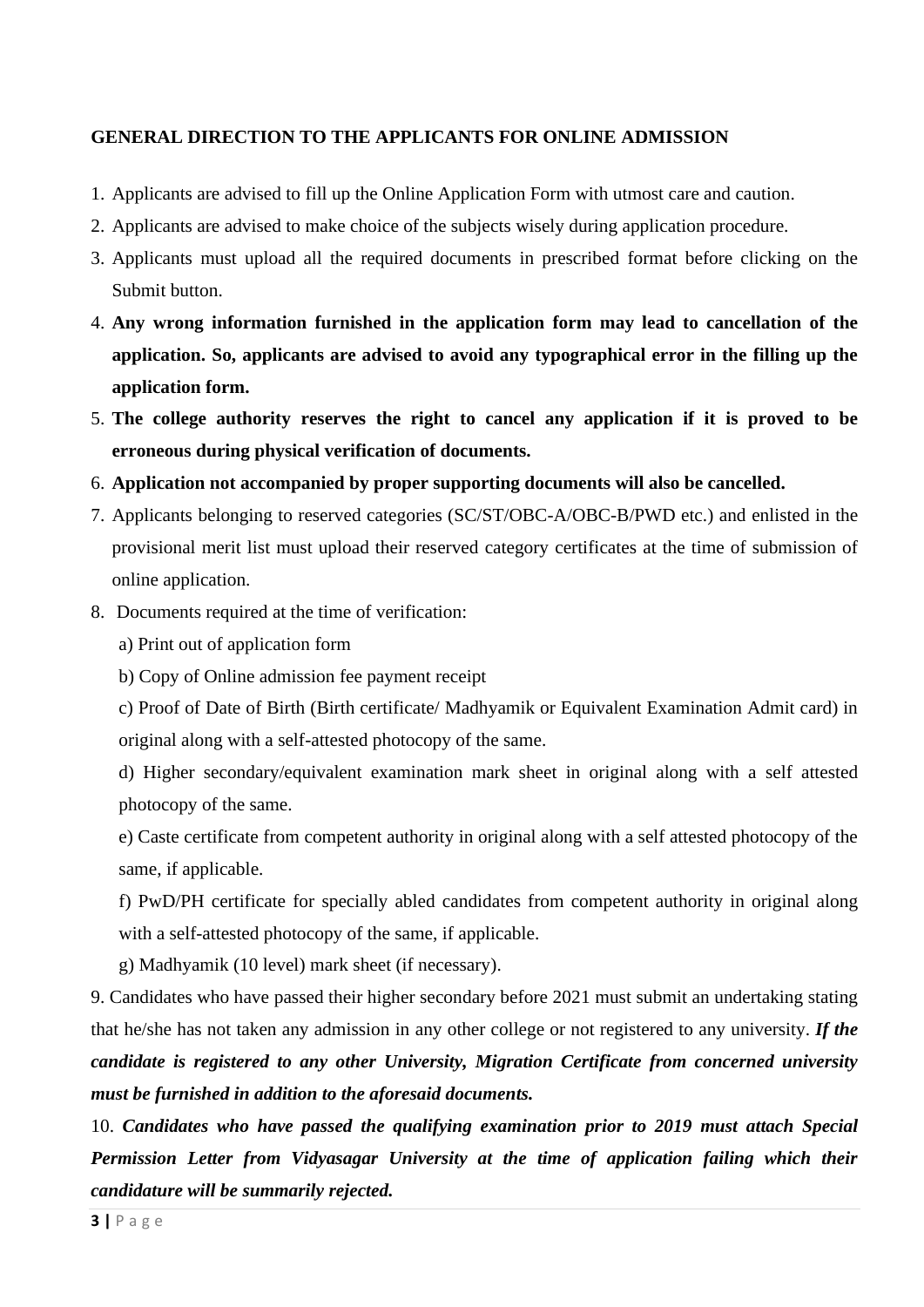## **Eligibility criteria for admission in U.G. Courses:**

**Basic Eligibility:** Candidates passing Higher Secondary Examination conducted by West Bengal Council of Higher Secondary Education or any other equivalent board/council are eligible for admission in both Honours and General courses including vocational course within **3 (Three) consecutive academic sessions** from the date of passing the qualifying examination, provided that the candidate must have passed in 5 (Five) recognized subjects including at least one language subject in the qualifying examination.

**Honours degree course:** Qualifying Higher Secondary or equivalent examination with minimum 45% marks in aggregate to be calculated by adding the marks obtained in best five subjects (including at least one language paper but excluding Environmental Studies) or 50% marks in subject or related subject.

**General degree course:** Pass marks in at least five subjects in Higher Secondary or equivalent examination.

### **Other Important Information**:

- i. Any candidate seeking admission to a course in laboratory-based subjects must have obtained pass marks in those subjects / relevant subjects at the Higher Secondary level.
- ii. In addition to the above any candidate seeking admission to Honours course in Physics, Chemistry, Mathematics and Economics must have passed in Mathematics in Higher Secondary or equivalent examination.
- iii. Any candidate seeking admission to Honours course in Botany, Physiology and Zoology must have passed in Biology/Biological Sciences or other related subjects in Higher Secondary or equivalent examination.
- iv. Candidates who have passed the qualifying examination in 2019 and 2020 may also apply.
- v. **The candidates who have passed the qualifying examination prior to 2019 must attach Special Permission Letter from Vidyasagar University at the time of application failing which their candidature will be summarily rejected.**
- **vi. Candidates who have passed 10+2 level examinations from West Bengal Council of Vocational Education and Training Board or Open School are eligible to apply for only B.A/B.Sc. General courses.**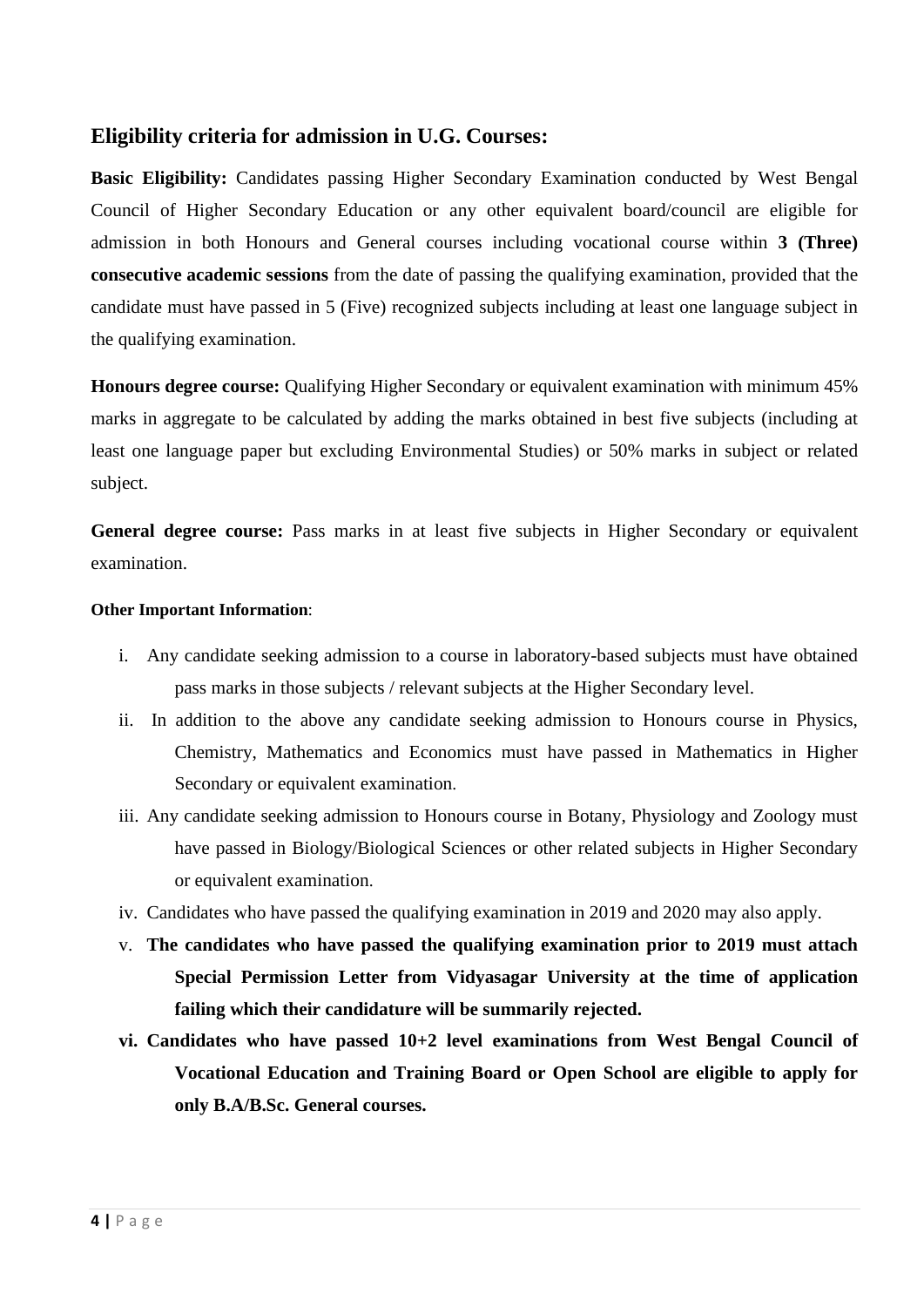### *The List of Other equivalent Boards/Councils are given below:*

- i. Assam Higher Secondary Education Council, G.N.B. Board, Ambari, Guwahati781014.
- ii. Bihar School Examination Board, Patna-800005.
- iii. Board of High School & Intermediate Education, Uttar Pradesh, Allahabad- 211001.
- iv. Board of Higher Secondary Education Tamilnadu, Department of Govt. Exams, College Road, Chennai- 600006.
- v. Board of intermediate Education, Andhra Pradesh, Vidya Bhawan, Nampally, Hyderabad-500001.
- vi. Board of Intermediate Examination : AP Vijayawada vii. Board of Pre-University Education, Karnataka, Palace Road, Bangalore-550001.
- vii. Board of Pre-University Education, Karnataka, Palace Road, Bangalore-550001.
- viii.Board of School Education, Bhiwani, Haryana.
- ix. Board of Secondary Education, Manipur, Imphal-795001.
- x. Central Board of Secondary Education in India (CBSE), 23, Ashiana Apartments, Pitampur, Delhi-110034.
- xi. Council for the India School Certificate Examination. Pragati House, 3rd Floor, 47-48 Nehru Place, I.C.S.E., New Delhi- 110019
- xii. Council of Higher Secondary Education, Orissa, Kedar Gouri Road, Bhubaneswar751002.
- xiii. Goa Board of Secondary and Higher Secondary Education, Alto Betim, Bardez, Goa- 403521.
- xiv. Gujarat Secondary Education Board, Sector- 10-6, Near Old Sachivalaya, Gandhinagar- 382010.
- xv. Himachal Pradesh Board of School Education, Dharmasala- 176216.
- xvi. Jharkhand Academic Council, Ranchi
- xvii. Madhyamik Shiksha Mandal, Madhya Pradesh, Bhopal.
- xviii. Maharashtra State Board of Secondary and Higher Secondary Education, Shivaji Nagar, Pune-411010.
- xix. National Open School, 39, Community Centre, W.I.A. Ashok Vihar Road, Delhi-11 0052.
- xx. Northwest Accreditation Commission, USA
- xxi. Punjab School Education Board, S.A.S. Nagar (Ropar).
- xxii. Rabindra Mukto Vidyalaya, West Bengal.
- xxiii.Rajasthan Madhyamik Shiksha Board, Ajmer-305001.
- xxiv. The Jammu & Kashmir State Board of School Education, Lal Mandi, Srinagar-190005 (Summer), Behari Colony, Jammu- 180005 (Winter).
- xxv. Tripura Board of Secondary Education, P.O. Abhayanagar, Agartala- 799005.
- xxvi. West Bengal Board of Madrasah Examination.
- xxvii. West Bengal State Council of Vocational Education & Training, Kolkata.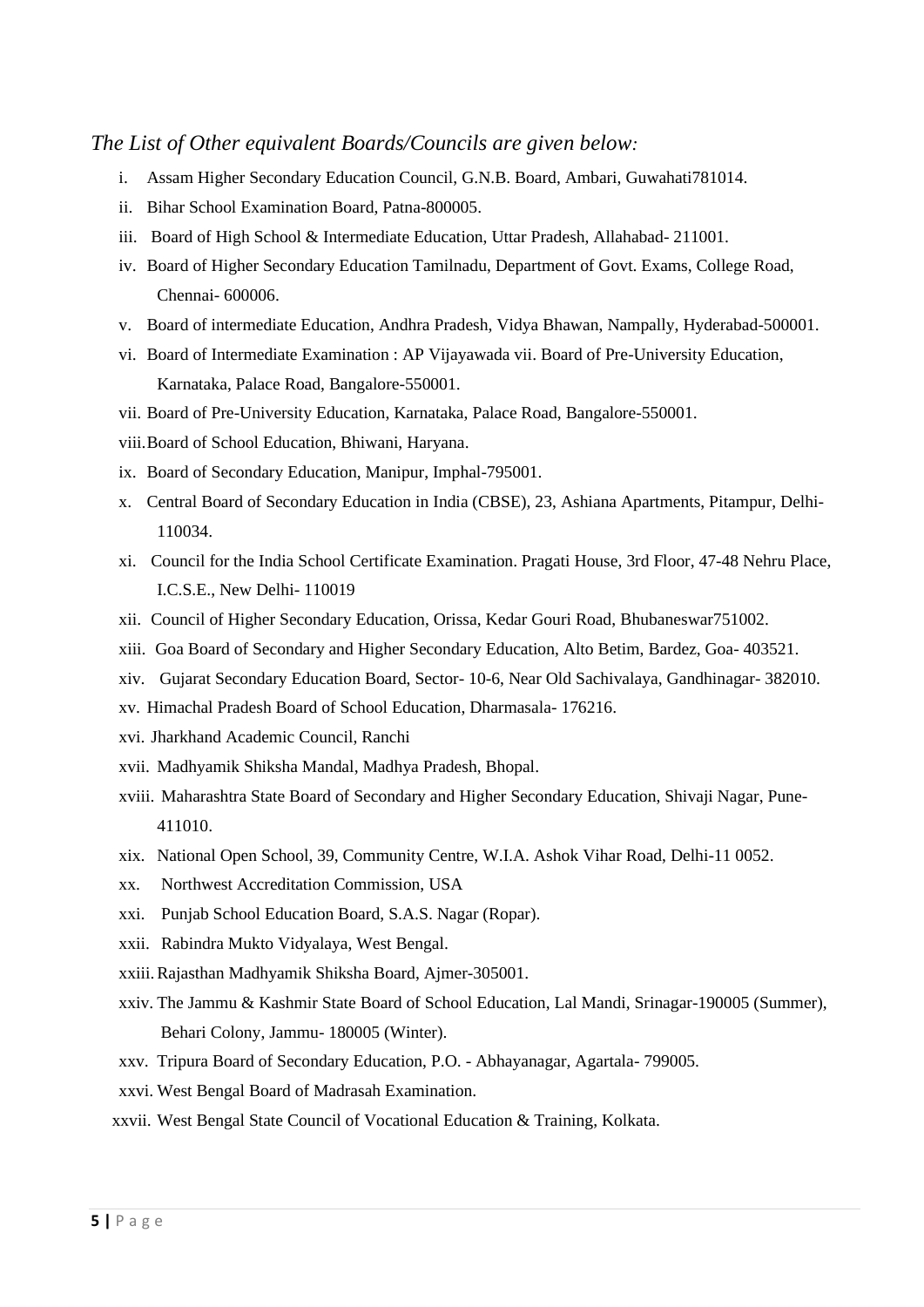# **Subject Bunching/Combination allowed for CBCS System [B.A./B.Sc./B.Com (Hons. & Gen.)] Course**

| <b>COURSE</b>                         | <b>ELECTIVE SUBJECT</b>                                     |  |  |  |  |
|---------------------------------------|-------------------------------------------------------------|--|--|--|--|
| <b>B.A.</b> (General)                 | Three subjects, taking one from any three of the following  |  |  |  |  |
| Subjects: Bengali, History, Political | groups:                                                     |  |  |  |  |
| Science, Philosophy,                  | Group A: Bengali                                            |  |  |  |  |
| Sanskrit/Physical Education, English. | Group B: History                                            |  |  |  |  |
|                                       | Group C: Political Science                                  |  |  |  |  |
|                                       | Group D: Philosophy                                         |  |  |  |  |
|                                       | Group E: Sanskrit/Physical Education                        |  |  |  |  |
|                                       | Group F: English                                            |  |  |  |  |
|                                       | Group G: NA                                                 |  |  |  |  |
|                                       | Two subjects (Excluding the subject in which Honours course |  |  |  |  |
| <b>B.A.</b> (Honours)                 | is taken) taking one from any two of the following groups.  |  |  |  |  |
| Subjects:                             | Group A: Bengali                                            |  |  |  |  |
| Bengali, English, Sanskrit, History,  | Group B: History                                            |  |  |  |  |
| Political Science, Philosophy         | Group C: Political Science                                  |  |  |  |  |
|                                       | Group D: Philosophy                                         |  |  |  |  |
|                                       | Group E: Sanskrit                                           |  |  |  |  |
|                                       | Group F: English                                            |  |  |  |  |
|                                       | Three subjects, taking one from any three of the following  |  |  |  |  |
| <b>B.Sc.</b> (General)                | groups:                                                     |  |  |  |  |
| Subjects:                             | Group A: Physics/Economics                                  |  |  |  |  |
| Physics/Economics, Chemistry,         | Group B: Chemistry                                          |  |  |  |  |
| Mathematics, Botany, Physiology,      | Group C: Mathematics                                        |  |  |  |  |
| Zoology                               | Group D: Botany                                             |  |  |  |  |
|                                       | Group E: Zoology                                            |  |  |  |  |
|                                       | Group F: Physiology                                         |  |  |  |  |
|                                       | Group G: NA                                                 |  |  |  |  |
| <b>B.Sc.</b> (Honours)                |                                                             |  |  |  |  |
| Subjects:                             | <b>Two subjects</b> (Excluding the subject in which Honours |  |  |  |  |
| Physics, Chemistry, Mathematics,      | course is taken) are to be choice.                          |  |  |  |  |
| Economics, Botany, Zoology,           |                                                             |  |  |  |  |
| Physiology                            | Two subjects are to be taken according to subject           |  |  |  |  |
|                                       | bunching provided in the individual B.Sc. (Hons) syllabus.  |  |  |  |  |
| <b>B.Com</b> (Honours) in             |                                                             |  |  |  |  |
| <b>Accounting and Finance</b>         | As per Vidyasagar University Syllabus                       |  |  |  |  |
|                                       |                                                             |  |  |  |  |
| <b>B.Com</b> (General)                | As per Vidyasagar University Syllabus                       |  |  |  |  |
|                                       |                                                             |  |  |  |  |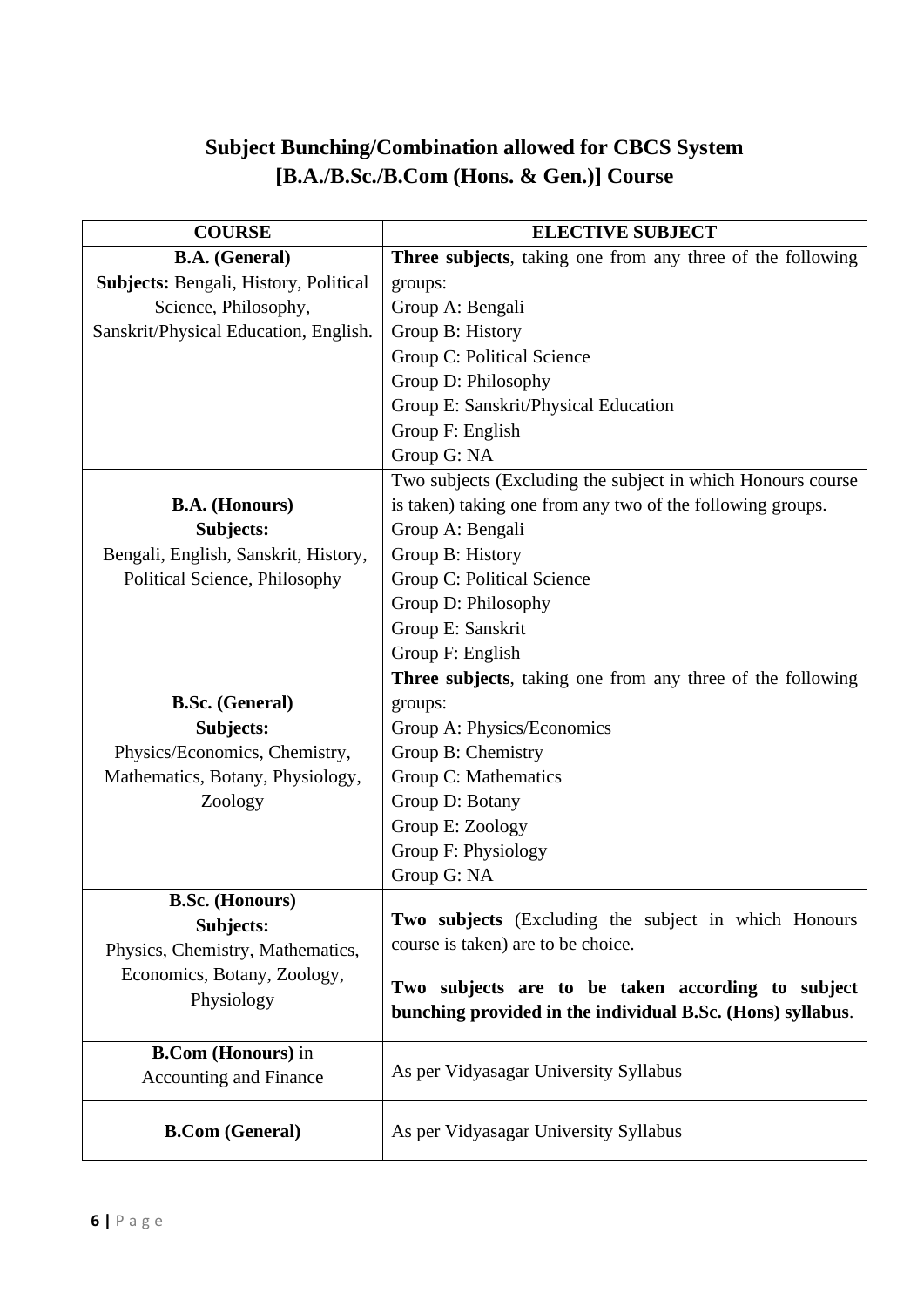#### **MERIT POINT CALCULATION**

- 1) Admission will be done strictly on merit basis and merit point for admission in Honours courses is to be calculated by adding the marks obtained in the subject or related subject in which the Honours course is sought and the average of total marks obtained in the best five subjects (*including at least one language paper but excluding Environmental Studies*) at Higher Secondary/Equivalent Examination. **Merit point** = Marks obtained in Subject + Average of (Total marks obtained in best 5 subjects) \**Best five subjects must include at least one language paper but exclude Environmental Studies.*
- 2) The merit points for admission to General courses are to be calculated by adding the marks obtained in the best five subjects (*including at least one language paper but excluding Environmental Studies*).

**Note:** *If more candidates score same merit point, preference will be given to the one who has scored higher marks in the subject, in this way, if more candidates have same merit points and same marks in the subject; preference will be given to the candidate who has scored higher marks in 1st language/2nd Language. If more candidates have same merit points, same marks in the subject and same marks in 1st language/2nd* Language, preference will be given to the candidate who has scored higher marks in the 10 level *(Madhyamik/ICSE/CBSE etc.) Examination. If an applicant gets admission on the basis of higher marks scored in 10 level Examination, he/she is to produce the Mark Sheet of the said examination at the time of verification of documents on the date of commencement of classes*.

[Illustration: *Suppose a candidate has secured the following marks in H.S. Examination:-* Bengali:75%, English: 70%, Physics: 85%, Chemistry: 80%, Mathematics: 90%, Environmental Studies: 95%.

*(a) Suppose the candidate wants to apply for Chemistry (Hons.), then the merit point will be calculated as follows:*

**Merit point**  $=$  \*Marks obtained in Subject  $+$  \*\*Average of (Total marks obtained in best 5 subjects)  $= 80 + 80 = 160.$ 

*\*Marks obtained in Hons. Subject = Marks obtained in Chemistry = 80 \*\*Average of Total marks obtained in best five subjects (excluding Environmental Studies) = Average of (75 + 70 + 85 + 80 + 90) = 400 X 1/5 = 80*

*(b) Suppose the candidate wants to apply for B.Sc. (Gen.), then the merit point will be calculated as follows:*

Merit Point  $=$  Aggregate of marks obtained in best five subjects  $= 75 + 70 + 85 + 80 + 90 = 400.$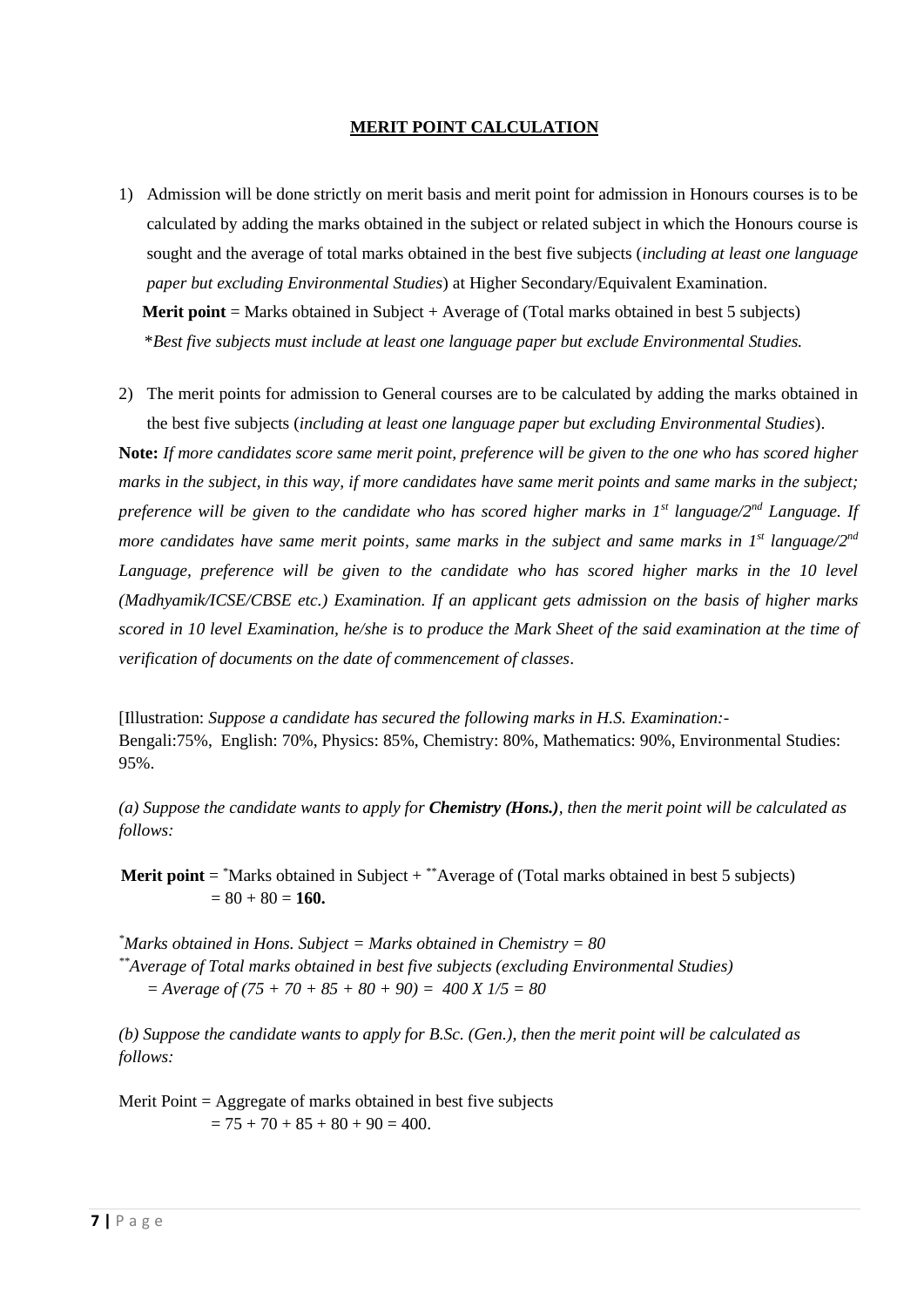# **JHARGRAM RAJ COLLEGE**

|                                 | <b>GEN</b> | <b>SC</b>      | <b>ST</b>      | OBC-           | OBC-           | GE-              | SC-              | ST-              | OBC-             | OBC-             | <b>TOTAL</b> |
|---------------------------------|------------|----------------|----------------|----------------|----------------|------------------|------------------|------------------|------------------|------------------|--------------|
| <b>HONOURS COURSES</b>          |            |                |                | $\mathbf{A}$   | $\mathbf{B}$   | <b>PH</b>        | <b>PH</b>        | PH               | A-PH             | $B-PH$           |              |
| <b>B.A. (HONS.)</b>             |            |                |                |                |                |                  |                  |                  |                  |                  |              |
| <b>BENGALI</b>                  | 40         | 16             | 5              | $\overline{7}$ | 5              | $\overline{2}$   | $\mathbf{1}$     | $\boldsymbol{0}$ | $\mathbf{1}$     | $\overline{0}$   | 77           |
| <b>ENGLISH</b>                  | 40         | 16             | 5              | $\overline{7}$ | 5              | $\overline{2}$   | $\mathbf{1}$     | $\Omega$         | $\mathbf{1}$     | $\overline{0}$   | 77           |
| <b>HISTORY</b>                  | 40         | 16             | 5              | $\overline{7}$ | 5              | $\overline{2}$   | $\mathbf{1}$     | $\Omega$         | $\mathbf{1}$     | $\overline{0}$   | 77           |
| <b>SANSKRIT</b>                 | 32         | 13             | 3              | 6              | $\overline{4}$ | $\overline{2}$   | $\mathbf{1}$     | $\overline{0}$   | $\overline{0}$   | $\overline{0}$   | 61           |
| POLITICAL SCIENCE               | 40         | 16             | 5              | $\overline{7}$ | 5              | $\overline{2}$   | $\mathbf{1}$     | $\overline{0}$   | $\mathbf{1}$     | $\overline{0}$   | 77           |
| <b>PHILOSOPHY</b>               | 40         | 16             | 5              | $\overline{7}$ | 5              | $\overline{2}$   | $\mathbf{1}$     | $\overline{0}$   | $\mathbf{1}$     | $\overline{0}$   | 77           |
| <b>B.SC. (HONS.)</b>            |            |                |                |                |                |                  |                  |                  |                  |                  |              |
| <b>ECONOMICS</b>                | 5          | $\overline{2}$ | $\mathbf{1}$   | $\mathbf{1}$   | $\mathbf{1}$   | $\boldsymbol{0}$ | $\boldsymbol{0}$ | $\boldsymbol{0}$ | $\boldsymbol{0}$ | $\boldsymbol{0}$ | 10           |
| <b>PHYSICS</b>                  | 25         | 10             | 3              | $\overline{4}$ | $\overline{3}$ | $\mathbf{1}$     | $\mathbf{1}$     | $\overline{0}$   | $\overline{0}$   | $\overline{0}$   | 47           |
| <b>CHEMISTRY</b>                | 25         | 10             | 3              | $\overline{4}$ | $\overline{3}$ | $\mathbf{1}$     | $\mathbf{1}$     | $\overline{0}$   | $\overline{0}$   | $\overline{0}$   | 47           |
| <b>MATHEMATICS</b>              | 32         | 13             | 3              | 6              | $\overline{4}$ | $\overline{2}$   | $\mathbf{1}$     | $\overline{0}$   | $\overline{0}$   | $\overline{0}$   | 61           |
| <b>BOTANY</b>                   | 25         | 10             | $\overline{3}$ | $\overline{4}$ | $\overline{3}$ | $\mathbf{1}$     | $\mathbf{1}$     | $\overline{0}$   | $\overline{0}$   | $\overline{0}$   | 47           |
| <b>ZOOLOGY</b>                  | 25         | 10             | 3              | $\overline{4}$ | $\overline{3}$ | $\mathbf{1}$     | $\mathbf{1}$     | $\overline{0}$   | $\overline{0}$   | $\overline{0}$   | 47           |
| <b>PHYSIOLOGY</b>               | 25         | 10             | 3              | $\overline{4}$ | $\overline{3}$ | $\mathbf{1}$     | $\mathbf{1}$     | $\overline{0}$   | $\mathbf{0}$     | $\overline{0}$   | 47           |
| <b>B.COM (HONS.)</b>            |            |                |                |                |                |                  |                  |                  |                  |                  |              |
| <b>ACCOUNTING &amp; FINANCE</b> | 28         | 11             | 3              | 5              | $\overline{4}$ | $\overline{2}$   | $\mathbf{1}$     | $\mathbf{0}$     | $\mathbf{0}$     | $\mathbf{0}$     | 54           |
|                                 |            |                |                |                |                |                  |                  |                  |                  |                  |              |
|                                 | <b>GEN</b> | <b>SC</b>      | <b>ST</b>      | $O-A$          | $O-B$          | GE-              | SC-              | ST-              | OBC-             | OBC-             | <b>TOTAL</b> |
| <b>General Courses</b>          |            |                |                |                |                | <b>PH</b>        | <b>PH</b>        | PH               | $A-PH$           | $B-PH$           |              |
| <b>B.A.</b> General             | 308        | 123            | 34             | 56             | 39             | 16               | $\overline{7}$   | $\overline{2}$   | $\overline{3}$   | $\overline{2}$   | 590          |
| <b>B.Sc. General</b>            | 31         | 13             | $\overline{3}$ | 6              | $\overline{4}$ | $\overline{2}$   | $\mathbf{1}$     | $\overline{0}$   | $\overline{0}$   | $\overline{0}$   | 60           |
| <b>B.Com General</b>            | 16         | 6              | $\overline{2}$ | $\overline{3}$ | $\overline{2}$ | $\mathbf{1}$     | $\Omega$         | $\Omega$         | $\mathbf{0}$     | $\overline{0}$   | 30           |

## **Subject-wise Intake Capacity for Online Admission to UG Hons. & Gen. Courses (2021-22)**

*N.B. Intake Capacity is subject to change in case of introduction of any other reservation category***.**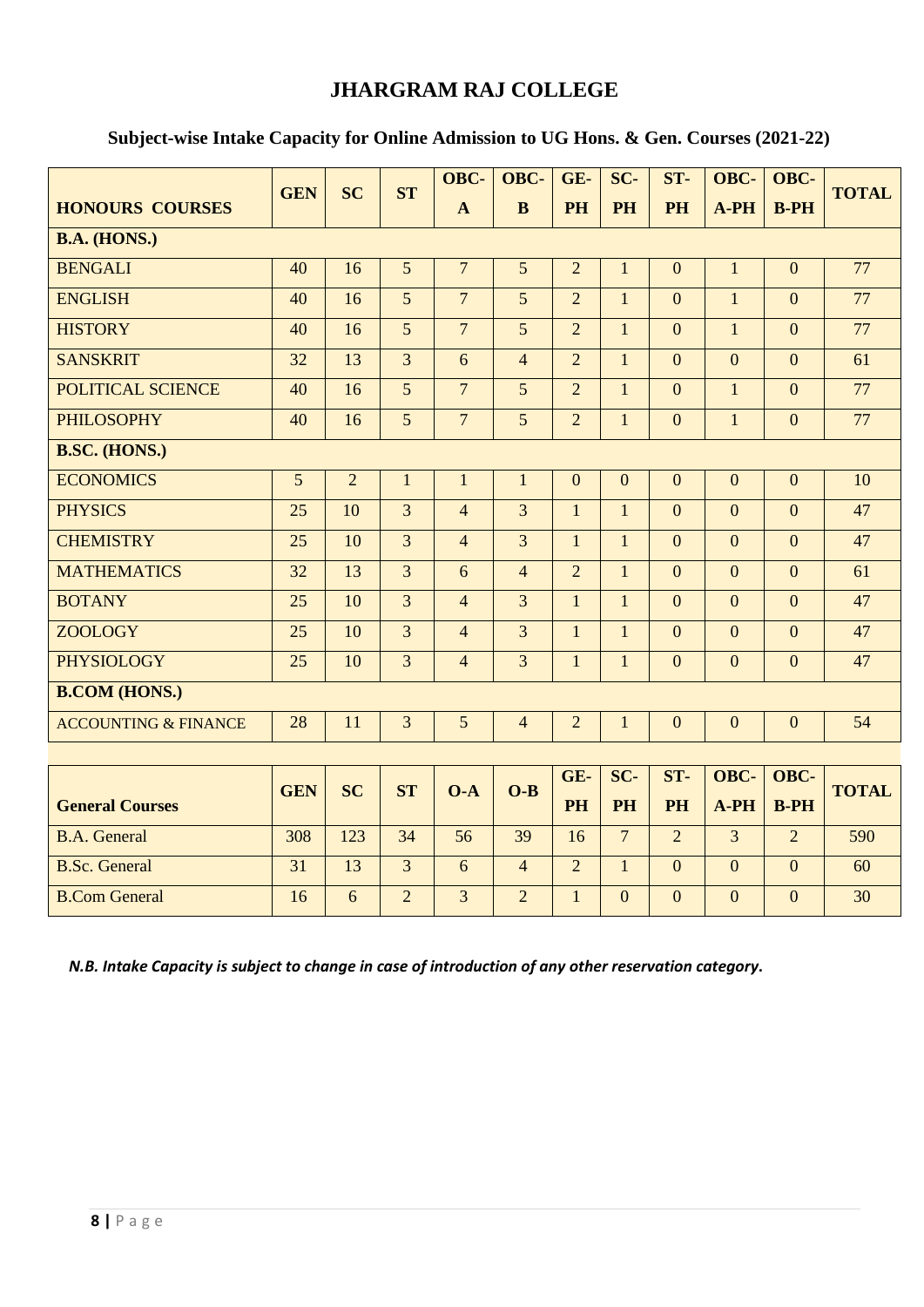| <b>JHARGRAM RAJ COLLEGE</b>                                                                                            |                      |                        |                         |                                     |                               |                    |                                |                     |                          |                                                       |                            |                              |                              |                 |
|------------------------------------------------------------------------------------------------------------------------|----------------------|------------------------|-------------------------|-------------------------------------|-------------------------------|--------------------|--------------------------------|---------------------|--------------------------|-------------------------------------------------------|----------------------------|------------------------------|------------------------------|-----------------|
| FEES TO BE PAID AT THE TIME OF ADMISSION TO 1 <sup>st</sup> SEMESTER OF UG COURSES<br><b>FOR THE SESSION 2021-2022</b> |                      |                        |                         |                                     |                               |                    |                                |                     |                          |                                                       |                            |                              |                              |                 |
| <b>Subjects</b>                                                                                                        | (Rs.)<br>Tuition fee | (Rs.)<br>Admission fee | Examination Fee<br>(Rs. | Caution<br>(Rs.)<br>money<br>ibrary | caution money<br>(Rs.<br>Lab. | VU Sports Fee (Rs. | VU Registration<br>(Rs.<br>Fee | Athletic fees (Rs.) | Fees<br>Magazine<br>(Rs. | Fund<br>Àid<br>S<br>$\tilde{\mathbf{g}}$<br>Students' | fee<br>Common Room<br>(Rs. | (Rs.)<br>Card Fees<br>$\Box$ | Donation<br>(Rs.<br>Festival | Total fee (Rs.) |
| B.A. (Hons.)                                                                                                           | $75 X 6 = 450$       | 75                     | $\overline{2}$          | 5                                   | --                            | 60                 | 140                            | 17                  | 15                       | 3                                                     | 18                         | 55                           | 50                           | $890/-$         |
| $B.A.$ (Gen.)                                                                                                          | $50 X 6 = 300$       | 50                     | $\overline{2}$          | 5                                   | --                            | 60                 | 140                            | 17                  | 15                       | 3                                                     | 18                         | 55                           | 50                           | $715/-$         |
| B.Sc. (Hons.)                                                                                                          | $110 X 6 = 660$      | 110                    | $\overline{2}$          | 5                                   | 30                            | 60                 | 140                            | 17                  | 15                       | 3                                                     | 18                         | 55                           | 50                           | $1165/-$        |
| $B.Sc.$ (Gen.)                                                                                                         | $85 X 6 = 510$       | 85                     | $\overline{2}$          | 5                                   | 30                            | 60                 | 140                            | 17                  | 15                       | 3                                                     | 18                         | 55                           | 50                           | $990/-$         |
| B.Com (Hons.)                                                                                                          | $85 X 6 = 510$       | 85                     | 2                       | 5                                   | --                            | 60                 | 140                            | 17                  | 15                       | 3                                                     | 18                         | 55                           | 50                           | $960/-$         |
| B.Com (Gen.)                                                                                                           | $60 X 6 = 360$       | 60                     | $\overline{2}$          | 5                                   | --                            | 60                 | 140                            | 17                  | 15                       | 3                                                     | 18                         | 55                           | 50                           | 785/-           |

## **ANTI-RAGGING POLICY**

- 1. Our institution has zero tolerance for harassment or ragging of the students in any form.
- 2. It is mandatory for all the students to give declaration at the time of admission that he/she will neither tolerate nor participate in any kind of ragging activities.
- 3. Following types of activities are considered as ragging
	- **Physical Abuse**
	- Verbal Abuse
	- **Forced Activity**
	- **Lifestyle Restrictions**
	- Conversational Mind-games.
	- Or any kind of harassment on part of the students.
- 4. According to the direction of the Supreme Court if any instance of ragging is brought to the notice of the administration or the faculty, it is legally binding on us to report the matter to the local police.
- 5. Seniors are given directives so that any interaction on their part, with the freshers might remain friendly and welcoming in nature.
- 6. Students and their guardians are required to submit at the time of admission anti-ragging declaration in prescribed form.

Countersigned

Brahma Chaudhwi

 Principal Convenor, U.G. Admission Sub-Committee Jhargram Raj College Jhargram Raj College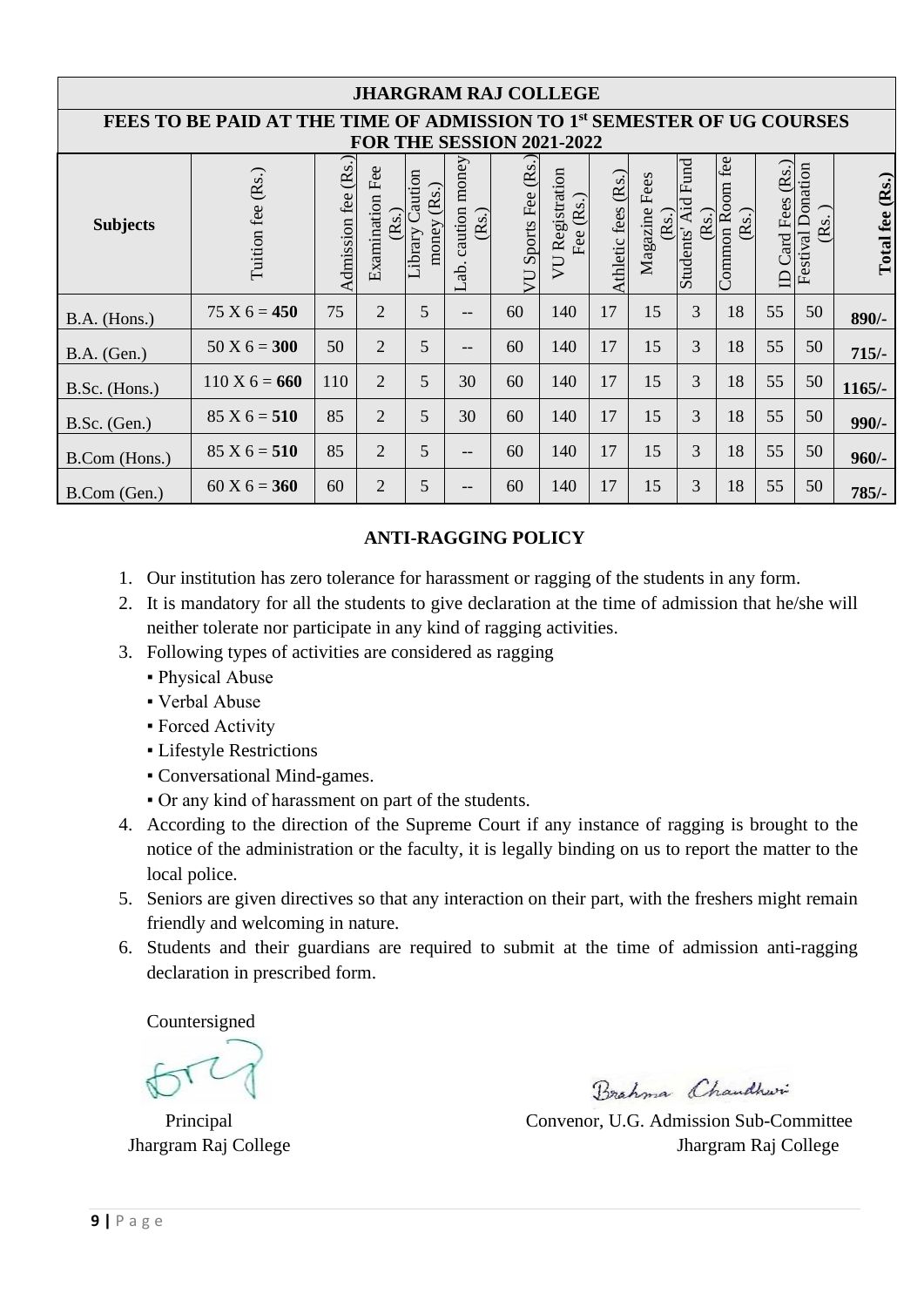# **AFFIDAVIT BY THE STUDENT ON ANTI-RAGGING**

I,………….(full name of student with admission/registration/enrolment number) S/o D/o Mr./Mrs./Ms………………………………………………………..………………………, having been admitted to …………….……..(name of the institution)…………………………., have received a copy of the UGC Regulations on Curbing the Menace of Ragging in Higher Educational Institutions, 2009, (hereinafter called the "Regulations"), carefully read and fully understood the provisions contained in the said Regulations.

2). I have, in particular, perused clause 3 of the Regulations and am aware as to what constitutes ragging.

3). I have also, in particular, perused clause 7 and clause 9.1 of the Regulations and am fully aware of the penal and administrative action that is liable to be taken against me in case. I am found guilty of or abetting ragging, actively or passively, or being part of a conspiracy to promote ragging.

- 4). I hereby solemnly aver and undertake that
	- a) I will not indulge in any behaviour or act that may be constituted as ragging under clause 3 of the Regulations.
	- b) I will not participate in or abet or propagate through any act of commission or omission that may be constituted as ragging under clause 3 of the Regulations.

5). I hereby affirm that, if found guilty of ragging, I am liable for punishment according to clause 9.1 of the Regulations, without prejudice to any other criminal action that may be taken against me under any penal law or any law for the time being in force.

6). I hereby declare that I have not been expelled or debarred from admission in any institution in the country on account of being found quality of, abetting or being part of a conspiracy to promote, ragging; and further affirm that, in case the declaration is found to be untrue, I am aware that my admission is liable to be cancelled.

Declared this ……………day of ……………month of……………..year.

**Signature of deponent Name:**

### **VERIFICATION**

Verified that the contents of this affidavit are true to the best of my knowledge and no part of the affidavit is false and nothing has been concealed of misstated therein.

Verified at…………(place)……on this the …….(day)……of……(month)……….(year)………

**Signature of deponent**